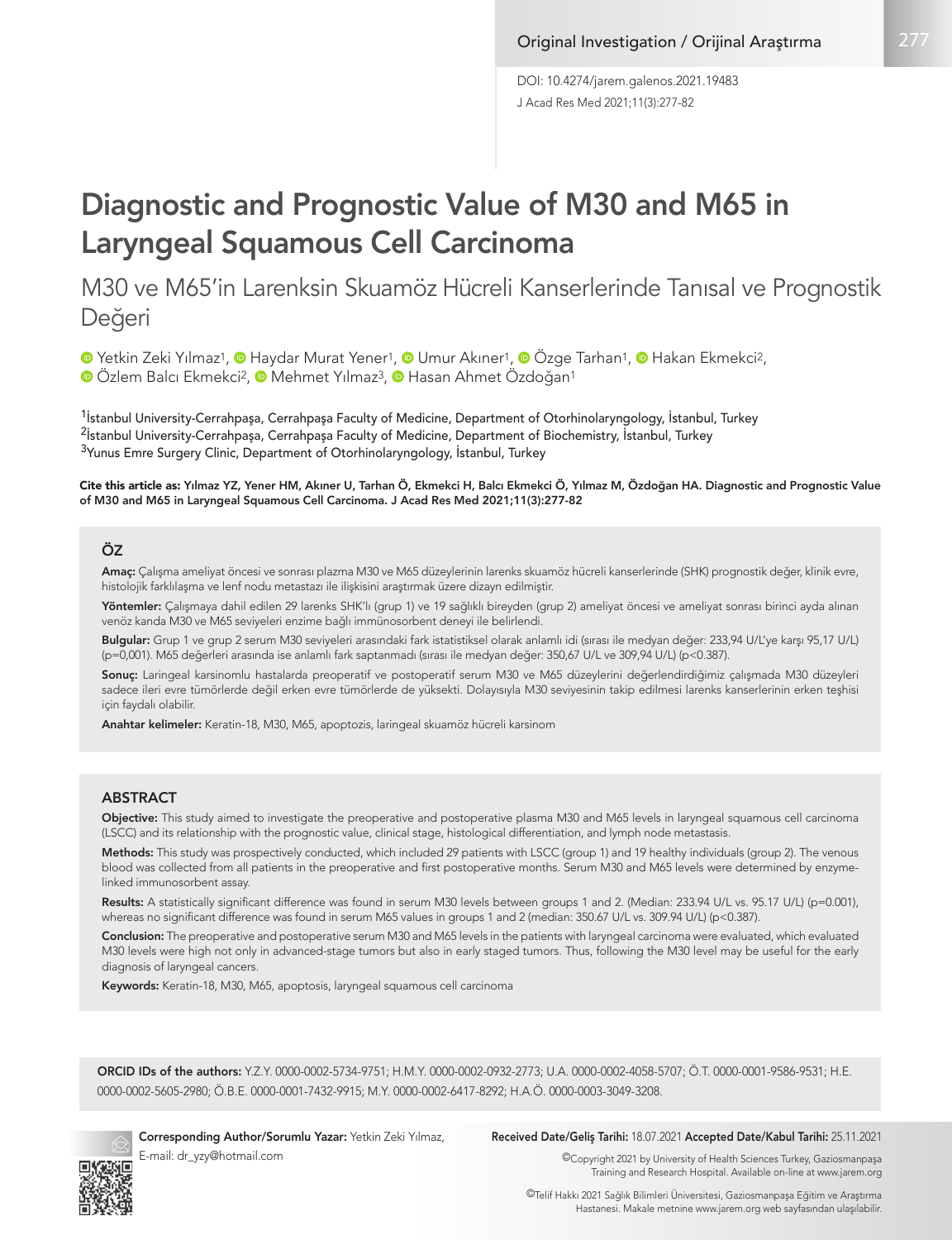# INTRODUCTION

Laryngeal squamous cell carcinoma (LSCC) is one of the most common malignancies in males and the second most common malignancy in the head and neck region (1,2). Moreover, 2.4% of all newly diagnosed malignancies are added to the total number annually (1,2). Early-stage laryngeal cancers have a better prognosis than advanced stage cancers (3). Thus, early detection of laryngeal cancer provides more curative treatment functional and preservative surgery. Late presenting malignancies reduce the treatment efficacy and increase the recurrence rate (4). Therefore, new diagnostic markers for early LSSC detection will be useful and helpful in outcome prediction.

M30 and M65 are different circulating fragments of cytokeratin-18 (CK-18), which is an important constituent of the intermediate filament system. They are primary insoluble molecules that play a substantial role in cellular mechanisms (cellular manner, motility, division, and cell-cell contact). CK-18 is a cytoskeletal protein that is primarily found in the epithelial cell lining of the respiratory and gastrointestinal tracts and is usually expressed during malignant transformation (5). Necrosis of malignant and normal epithelial cells releases CK-18 (6,7). Caspase-mediated cleavage of the CK-18 contributes to the degradation of the intracellular cytoskeleton if epithelial cells undergo apoptosis (8).

After plasma concentrations of both full-length CK-18 (M65) and caspase-cleaved CK-18 fragments (M30) that is measured by enzyme-linked immunosorbent assay (ELISA), the studies on specific tumor types, including the lungs, breast, prostate, head and neck, colorectal, and testicular tumors were initiated (6,9-16). This study was designed to show the diagnostic and prognostic value of M30 and M65 in LSCC.

# **METHODS**

#### **Patients**

This study was conducted at the Otolaryngology Department of İstanbul University-Cerrahpaşa, Cerrahpaşa Faculty of Medicine and included 29 patients with primary LSCC, of which diagnosis was confirmed by preoperative histological biopsy, as group 1. Additionally, group 2 (n=19) included participants of similar age, who smoked without any systemic diseases, as the control. Patients with active infection, immunosuppression, and other malignancies were excluded from the study. The study was approved by the İstanbul University-Cerrahpaşa Ethics Committee (approval number: B.30.2.İST.0.30.90.00/19047, date: 16.07.2021). This study was supported by the Scientific Research Projects Coordination Unit of İstanbul University (project number: 25617).

Patients were staged according to the tumor, node, and distant metastasis (TNM) classification of the International Union against cancer (17). Tumor extent, nodal involvement, and distant metastasis of the LSCC were assessed by physical examination, panendoscopy, and imaging studies (positron emission tomography, computed tomography, and magnetic resonance imaging). All patients were surgically treated, either

by partial or total laryngectomy with or without neck dissection according to the tumor stage. Postoperative radiotherapy (RT) or chemoradiotherapy (CRT) was planned by postoperative definitive pathologic findings. Informed consent was obtained from all participants.

#### Samples

Serum samples were obtained after 12-h fasting by centrifugation of clotted specimen within 30 minutes to determine the M30 [caspase-cleaved keratin 18 (ccK18 or M30 neo-epitope)] and M65 [soluble keratin 18 (K18)]. The separated serum samples were stored in several small aliquots at -70 ºC until assayed. In group 1, the first blood samples were taken before surgery and the second at the first month after surgery, and before the RT and/or CRT.

#### Laboratory Methods

ELISA procedure was used to determine the serum M30 and M65 levels (Peviva AB, Bromma, Sweden; Cat No: 10010 and 10020; respectively). The M65 ELISA assay measures total soluble K18 that are released from dead cells (necrotic and apoptotic). Whereas, M30 ELISA assay specifically detects apoptotic death. Combining the two assays may be useful for assessing cell death mode. Our study performed all determinations according to the manufacturer's instructions. The final step of the procedures measured the absorbance in a microplate reader at 450 nm. By plotting a standard curve, the M30 and M65 levels were expressed as U/L from known concentrations versus measured absorbance. The measuring ranges of M30 and M65 kits were 0-1,000 U/L and 0-2,000 U/L, respectively.

#### Statistical Analysis

The Statistical Package for the Social Sciences Version 21.0 (SPSS Inc., Chicago, IL., USA) was used for statistical analysis. The normal distribution of data was analyzed with the Kolmogorov-Smirnov test, and Levene's tests were used to assess homogeneity. The Wilcoxon signed-rank test and Mann-Whitney U test were used to compare the groups. The statistically significant level was set as a p-value of <0.05.

# RESULTS

Group 1 (study group, n=29) included 3 (10.3%) female and 26 male (89.7%) patients, with a mean age of 58.1 (minimum: 34; maximum: 74) years. Group 2 (control group, n=19) included 2 female (10.5%) and 17 (89.5%) healthy males with a mean age of 57 (minimum: 30; maximum: 70) years.

All patients were treated by surgery, and 3 received adjuvant CRT (10%), 10 received adjuvant RT (34%), and 1 received adjuvant CRT. Neck dissection was not performed on 5 patients with early stage glottic carcinoma who were graded as  $N_0$  according to preoperative assessments.

The difference between preoperative serum M30 levels in groups 1 and 2 were statistically significant (p<0.05) (Table 1, Figure 1). The difference between preoperative serum M65 levels in groups 1 and 2 were not statistically significant (p>0.05) (Table 1). Increased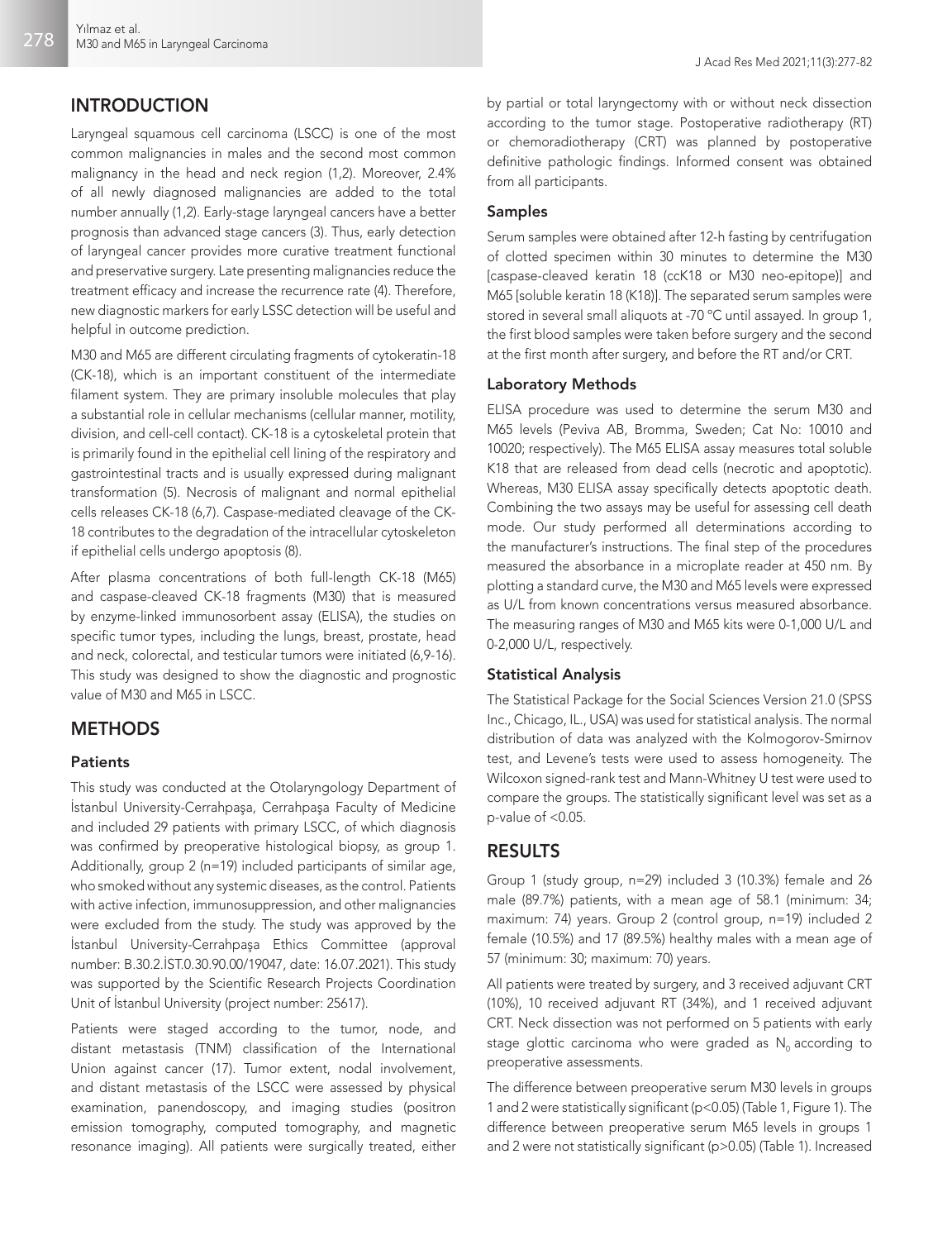postoperative M30 and M65 serum levels were found in group 1; however, the comparison of preoperative and postoperative serum M30 and M65 levels was not statistically significant (p>0.05) (Table 1).

The statistical analysis according to nodal status (N+, N $_{\rm o}$ ) revealed that preoperative and postoperative serum M30 and M65 levels were not statistically significant (p>0.05). The comparison according to the stage (early, advanced) revealed 13 patients with early and 16 patients with advanced laryngeal carcinoma. When the difference between the preoperative and postoperative serum M30 and M65 level in patients with early and advanced stages were not statistically significant (p>0.05). The group analyses according to T-stage  $(T_{1,2}, T_{2,4})$  revealed that the comparison of preoperative and postoperative M30 and M65 levels in patients with  $T_{1,2}$  (n=20) and  $T_{3.4}$  tumors (n=9) was not a significantly different (p>0.05) (Table 2).

Table 3 represents preoperative M30 and M65 values of  $\mathsf{N}_{\mathsf{o'}}$  N+,  $T_{1.2}$ ,  $T_{3.4}$ , and advanced and early stages in patients from group 1, and the data was compared with group 2. The preoperative M30 values in N<sub>o</sub>, N+, T<sub>1-2</sub>, T<sub>3-4</sub>, and early and advanced stages were significantly higher than the control group, whereas the preoperative M65 values did not show any statistically significant difference (p>0.05) (Table 3).





# **DISCUSSION**

The survival rate of patients with advanced laryngeal cancer is low according to early-stage laryngeal cancer and is estimated to be 73-92% for early-stage (stages 1 and 2) laryngeal cancer, conversely 35% to 64% for late-stage laryngeal cancer (stages 3 and 4) (17,8,10). Late diagnosis is one of the most important reasons. Mortality and morbidity are increasing by invasion and metastatic potential and high recurrence rate in advanced laryngeal carcinoma. Therefore, some diagnostic tests may be useful for its early diagnosis.

CKs have been attested to play a role in the filtration of tumors into the surrounding tissue. The two forms of CK-18 appear to designate the proportion of apoptosis within the total cell death (8,18). M30 and M65 are considerably new markers that designate different circulating forms of the epithelial cells' structural protein, CK-18. M30 levels remark the caspase-cleavage form of CK-18 in the serum, whereas M65 remarks a broad epitope present in full-length protein, as well as in the caspase-cleaved fragment, thereby identifying CK-18 set free by tissue necrosis in addition to apoptosis (6). They are biomarkers for tumor cell death (18). M65 measures both caspase-cleavage (apoptosis) and cellular release of intact CK-18 during necrosis (18). Additionally, M65 was demonstrated to be a marker of tumor growth in control animals (18), which can be detected both in the plasma and serum of patients. Greystoke et al. (19) reported that M30 and M65 assays were reliable in the serum compared in plasma. Serum M30 and M65 were resistant to processing variation, including delays.

Serum M30 and M65 have been studied in a variety of cancers. Ueno et al. (20) found higher M30 levels in patients with breast cancer compared to healthy subjects. However, any relation between M30 levels and prognosis was not found (20). Dive et al. (21) reported that the median M65 levels in patients with metastatic pancreatic cancer were higher than those with locally advanced or resectable pancreatic cancer. However, M65 levels both in healthy control and patients with pancreatic cancer were not compared (21).

Ulukaya et al. (10) evaluated only M30 levels among patients with non-squamous cell lung cancer (NSCLC) or benign lung disease and healthy group and reported that M30 levels were higher in

| Table 1. Preoperative (preop) and postoperative (postop) M30 and M65 values of patients and controls        |                                                             |                                                             |          |                                                          |                                                           |          |  |
|-------------------------------------------------------------------------------------------------------------|-------------------------------------------------------------|-------------------------------------------------------------|----------|----------------------------------------------------------|-----------------------------------------------------------|----------|--|
|                                                                                                             | Preop M30, mean<br>$\pm$ SD, (min-max)<br>(median)          | Postop M30, mean<br>$\pm$ SD, (min-max)<br>(median)         | p-value* | Preop M65,<br>mean $\pm$ SD<br>$(min-max)$<br>(median)   | Postop M65<br>mean $\pm$ SD<br>$(min-max)$<br>(median)    | p-value* |  |
| Group 1<br>$(n=29)$                                                                                         | $293.93 \pm 165.56$<br>$(15, 957 - 513, 150)$<br>(193, 160) | $255.93 \pm 157.72$<br>$(58, 265 - 582, 480)$<br>(193, 160) | 0.627    | $350.67 \pm 143.24$<br>$(126.920 - 668.330)$<br>(332,09) | $372.64 \pm 224.09$<br>$(128.830 - 993.780)$<br>(303, 24) | 0.754    |  |
| Group 2<br>$(n=19)$                                                                                         | $95,17 \pm 56,15$<br>$(17,038-196,587)$<br>(97, 380)        | $95.17 \pm 56.15$<br>$(17,038-196,587)$<br>(97, 380)        |          | $309,94 \pm 93,52$<br>$(162,082 - 580,367)$<br>(297,619) | $309,94 \pm 93,52$<br>$(162,082 - 580,367)$<br>(297, 619) |          |  |
| p-values                                                                                                    | $0.002**$                                                   | $0.0001**$                                                  |          | 0.393                                                    | 0.858                                                     |          |  |
| *Wilcoxon signed-rank test, **Mann-Whitney U test, p<0.05, SD: standard deviation, min-max: minimum-maximum |                                                             |                                                             |          |                                                          |                                                           |          |  |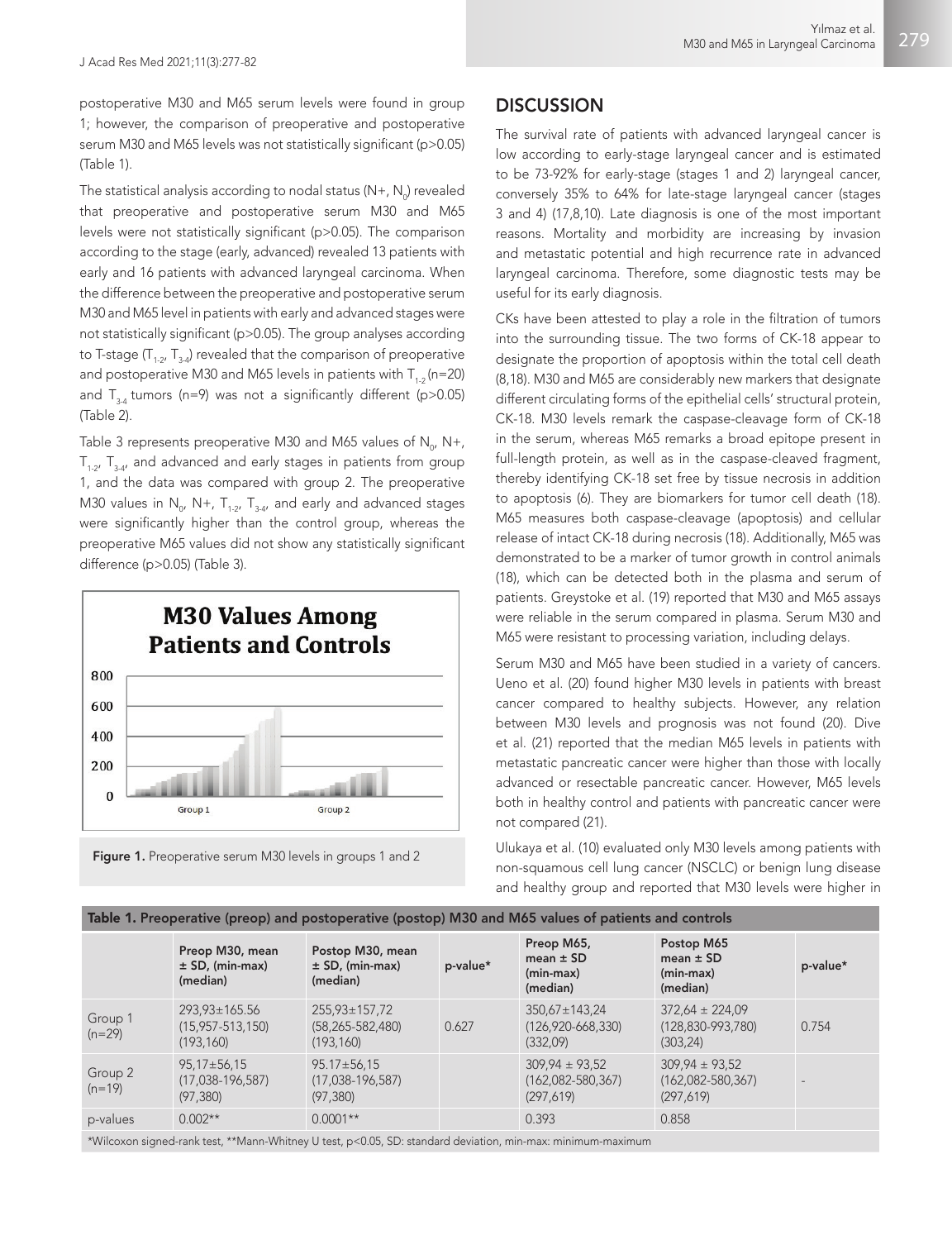patients with NSCLC. Moreover, they found a relation between poorer survival and increasing M30 levels of patients (10). Hou et al. (11) reported that M30, M65, and circulating tumor cells were higher in patients with small-cell lung cancer. Yaman et al. (22) found that both serum M30 and M65 levels were significantly increased in patients with advanced gastric cancer compared to the control group, and patients with metastatic disease had significantly higher M30 levels compared to patients with locally advanced disease. Bilici et al. (23) reported that plasma M65, but not M30 levels, was significantly increased in patients compared

Table 2. Preoperative and postoperative M30 and M65 values and their comparison in patients who are grouped according to TNM classification

| <b>Nodal</b><br>metastasis | $\mathsf{n}$ | Preop M30, mean<br>$\pm$ SD, (min-max),<br>(median)    | Postop M30, mean<br>$±$ SD, (min-max),<br>(median)      | $p^*$ | Preop M65, mean ± SD<br>(min-max), (median)             | Postop M65, mean ± SD,<br>(min-max), (median)               | $p^*$ |
|----------------------------|--------------|--------------------------------------------------------|---------------------------------------------------------|-------|---------------------------------------------------------|-------------------------------------------------------------|-------|
| $N_{0}$                    | 15           | 226.913±149.239<br>$(49,902 - 513,150)$<br>(194, 31)   | 215,286±162,323<br>$(58, 265 - 565, 330)$<br>(176, 31)  | 0.82  | 334,189±136,13<br>$(153,070-641,930)$<br>(312,99)       | 321,604±179,719<br>$(128, 830 - 859, 870)$<br>(291, 94)     | 0.532 |
| $N+$                       | 14           | 241,454±186,923<br>$(15,957 - 442,600)$<br>(177, 845)  | 299,47±145,811<br>$(164, 020 - 480, 370)$<br>(276, 71)  | 0.363 | 368,318±153,591<br>$(126, 920 - 668, 330)$<br>(351, 15) | 427,317±259,137<br>$(340, 130 - 993, 780)$<br>(350,005)     | 0.331 |
| $p^{**}$                   |              | 0.930                                                  | 0.116                                                   |       | 0.662                                                   | 0.247                                                       |       |
| <b>Stage</b>               |              |                                                        |                                                         |       |                                                         |                                                             |       |
| Early                      | 13           | 247,576±149,797<br>$(49,902 - 513,150)$<br>(215, 47)   | 207,173±164,577<br>$(58, 265 - 565, 330)$<br>(165, 48)  | 0.463 | 339,798±138,911<br>$(153,070-641,930)$<br>(312,99)      | 328,396±189,376<br>$(128, 830 - 859, 870)$<br>(291, 94)     | 0.422 |
| Advanced                   | 16           | 222,848±181,459<br>$(71, 215 - 442, 600)$<br>(158, 52) | 295,539±145,043<br>$(164, 020 - 582, 480)$<br>(276, 71) | 0.179 | 359,495±150,601<br>$(126, 920 - 668, 330)$ $(351, 15)$  | 408,584±248,946<br>$(193, 260 - 993, 780)$ $(350, 01)$      | 0.326 |
| $p^{**}$                   |              | 0.405                                                  | 0.065                                                   |       | 0.759                                                   | 0.392                                                       |       |
| T-stage                    |              |                                                        |                                                         |       |                                                         |                                                             |       |
| $T_{1,2}$                  | 20           | 236,225±155,496<br>$(15,957 - 513,150)$<br>(189,00)    | 267,361±170,883<br>$(58, 265 - 582, 480)$<br>(201, 01)  | 0.601 | 366,429±150,664<br>$(126, 920 - 668, 330)$<br>(359, 84) | 415,936±244.181<br>$(128, 830 - 993, 780)$<br>(344, 77)     | 0.351 |
| $T_{3,4}$                  | 9            | 228,838±196,16<br>$(52,600 - 522,587)$<br>(193, 16)    | 230.519±129.105<br>$(79, 138 - 388, 546)$<br>(182, 55)  | 0.767 | 315.635±126.118<br>$(177, 907 - 472, 110)$<br>(258, 31) | $276,421 \pm 138,028$<br>$(184, 788 - 371, 497)$ $(211.46)$ | 0.441 |
| $p^{\star\star}$           |              | 0.777                                                  | 0.604                                                   |       | 0.370                                                   | 0.081                                                       |       |

\*Wilcoxon signed-ranks test, \*\*Mann-Whitney U test, TNM: tumor, node, and distant metastasis, SD: standard deviation, (min-max): minimum-maximum

Table 3. Comparison of preoperative M30 and M65 levels in patients and controls according to N status, disease stage, and T-stage

| Parameter            | Subgroup        | Preoperative median | Control median | p        |  |  |  |
|----------------------|-----------------|---------------------|----------------|----------|--|--|--|
|                      | $N+$            | 177,845             |                | $0.014*$ |  |  |  |
|                      | $N_0$           | 194,31              | 97,380         | $0.002*$ |  |  |  |
|                      | $T_1 - T_2$     | 189,00              |                | $0.031*$ |  |  |  |
| M30 (U/L)            | $T_{3} - T_{4}$ | 193,16              | 97,380         | $0.026*$ |  |  |  |
|                      | Early-stage     | 215,47              | 97,380         | $0.003*$ |  |  |  |
|                      | Advanced-stage  | 158,52              |                | $0.007*$ |  |  |  |
|                      | $N+$            | 177,845             |                | 0.321    |  |  |  |
|                      | N <sub>0</sub>  | 194,31              | 97,380         | 0.648    |  |  |  |
| M65 (U/L)            | $T_1 - T_2$     | 189,00              | 97,380         | 0.912    |  |  |  |
|                      | $T_{3} - T_{4}$ | 193,16              |                | 0.387    |  |  |  |
|                      | Early-stage     | 215,47              |                | 0.782    |  |  |  |
|                      | Advanced-stage  | 158,52              | 97,380         | 0.714    |  |  |  |
| $*M_{200} M/h_{100}$ |                 |                     |                |          |  |  |  |

\*Mann-Whitney U test, p<0.05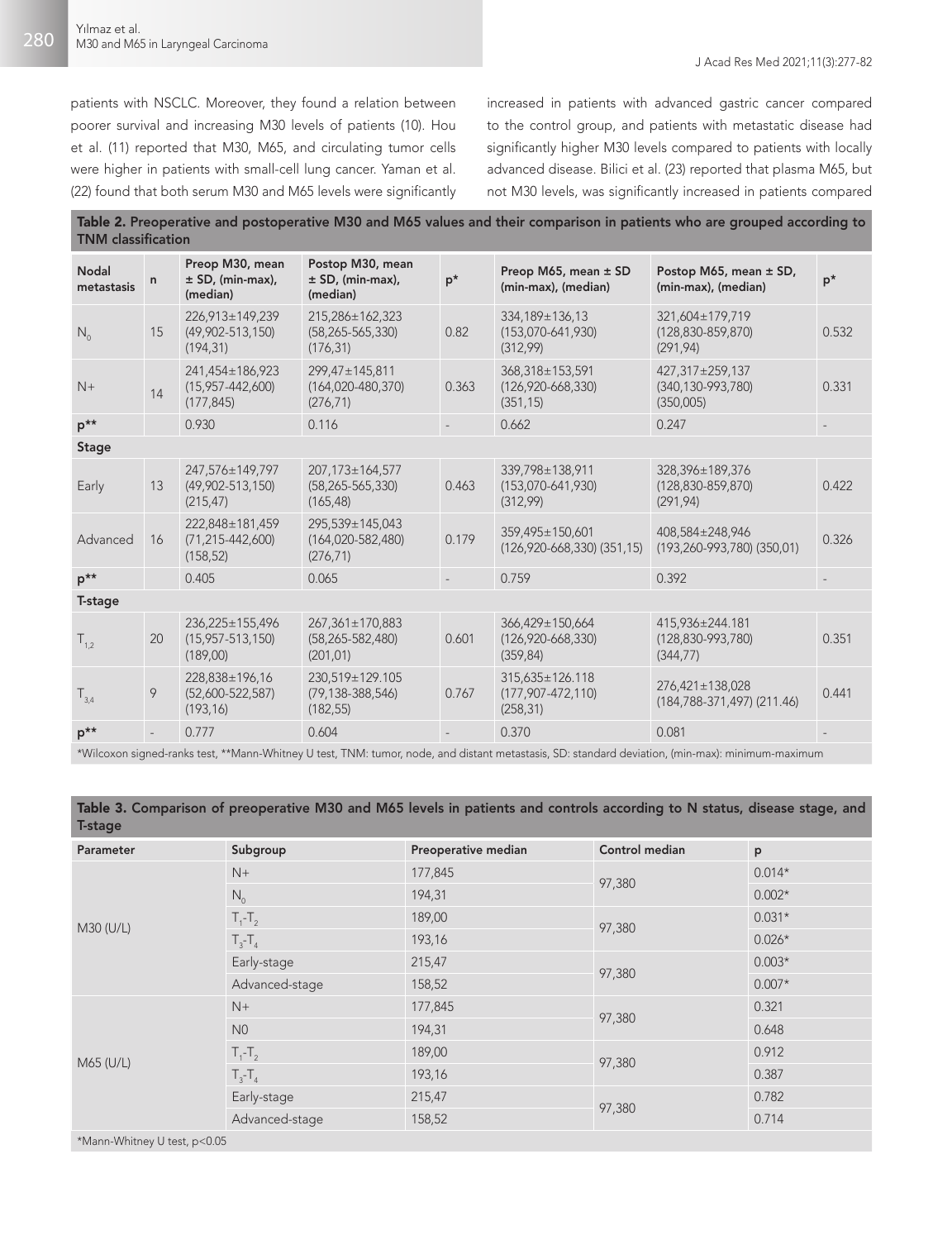to healthy control in advanced gastric cancer. A study performed by De Haas et al. (16) revealed that serum M30 level was an important prognostic factor, such as lactate dehydrogenase, alpha-fetoprotein, and β-human chorionic gonadotropin, in testicular cancer. Additionally, another study that focused on the urogenital system reported that M30 levels were correlated with the grade, stage, and Ki-67 index of endometrial cancer (24).

The study that was conducted by Ozturk et al. (13) was the first study on M30 and M65 levels in patients with advanced head and neck squamous cell carcinomas (HNSCC), which found a statistical significance between the M30 levels of the patient and control groups. The average serum M65 levels were higher in patients with HNSCC; however, statistical significance was not found. They also revealed no correlation between age, sex, stage, and localization of the tumor and serum M30 and M65 levels. Our study analyzed the availability of serum M30 and M65 concentrations as a diagnostic test and a prognostic marker in patients with laryngeal carcinoma and found that plasma M30 levels in patients with laryngeal cancer were significantly higher than healthy controls, but not M65. Moreover, the comparison of serum M30 levels in early and late-stage laryngeal carcinoma found no statistically significant difference between M30 levels. Thus, the M30 level may be useful for the early diagnosis of laryngeal cancers.

Patients were analyzed according to the T-stage, which revealed no significant difference in M30 and M65 levels in  $T_{1-2}$  and  $T_{3-4}$  tumors. This study included patients with early-stage tumors in addition to advanced-stage laryngeal cancers like previous studies. Therefore, increased M30 levels in both patients with advanced and early stages were one of the important study results. Many studies suggest that cervical lymph node metastasis is the most important prognostic factor for laryngeal cancer (25,26). Jose et al. (27) showed that the 5-year survival rate decreased by approximately 50% in patients with cervical lymph node metastasis. In this study, the comparison of preoperative and postoperative M30 and M65 levels in patients with or without cervical lymph node metastasis revealed no significant difference.

#### Study Limitations

The limitation of this study is the small number of participants.

## **CONCLUSION**

The preoperative and postoperative serum M30 and M65 levels in the patients with laryngeal carcinoma were evaluated. Serum M30 levels in patients with LSCC were higher compared to healthy subjects. Moreover, M30 levels were high, not only in advancedstaged tumors but also in early-stage tumors that were not previously studied. Therefore, M30 could serve as a promising biomarker candidate in LSCC. The levels of M30 and M65 were not significantly different in patients with nodal metastasis or advanced tumor stage, which may indicate that M30 and M65 cannot be used as prognostic markers in laryngeal carcinoma. Future prospective studies are needed to evaluate the prognostic importance of these markers on laryngeal cancer.

Ethics Committee Approval: The study was approved by the İstanbul University-Cerrahpaşa Ethics Committee (approval number: B.30.2.İST.0.30.90.00/19047, date: 16.07.2021).

Informed Consent: Informed consent was obtained from all participants.

Peer-review: Externally and internally peer-reviewed.

Author Contributions: Concept - M.Y., H.A.Ö.; Design - Y.Z.Y., H.M.Y., M.Y.; Data Collection and/or Processing - Y.Z.Y., Ö.T., H.E., Ö.B.E.; Analysis and/or Interpretation - Y.Z.Y., H.M.Y., H.A.Ö.; Literature Search - U.A., Ö.T.; Writing - Y.Z.Y., U.A.

Conflict of Interest: The authors have no conflict of interest to declare.

Financial Disclosure: This study was supported by the Scientific Research Projects Coordination Unit of İstanbul University (project number: 25617).

Etik Komite Onayı: Çalışma İstanbul Üniversitesi-Cerrahpaşa Etik Kurulu tarafından onaylandı (onay numarası: B.30.2.İST.0.30.90.00/19047, tarih: 16.07.2021).

Hasta Onamı: Tüm katılımcılardan bilgilendirilmiş onam alındı.

Hakem Değerlendirmesi: Editörler kurulu ve editörler kurulu dışında olan kişiler tarafından değerlendirilmiştir.

Yazar Katkıları: Konsept - M.Y., H.A.Ö.; Dizayn - Y.Z.Y., H.M.Y., M.Y.; Veri Toplama veya İşleme - Y.Z.Y., Ö.T., H.E., Ö.B.E.; Analiz veya Yorumlama - Y.Z.Y., H.M.Y., H.A.Ö.; Literatür Arama - U.A., Ö.T.; Yazan - Y.Z.Y., U.A.

Çıkar Çatışması: Yazarlar tarafından çıkar çatışması bildirilmemiştir.

Finansal Destek: Bu çalışma, İstanbul Üniversitesi Bilimsel Araştırma Projeleri Koordinasyon Birimi tarafından desteklenmiştir (proje no: 25617).

### REFERENCES

- American Cancer Society. Cancer facts and figures. 2007. American Cancer Society; 2007. Available from: http://www.cancer.org/docroot/ STT/stt\_0\_2007.asp?sitearea=STT&level=1
- 2. Lin HW, Bhattacharyya N. Staging and survival analysis for nonsquamous cell carcinomas of the larynx. Laryngoscope 2008; 118: 1003-13.
- 3. Chu EA, Kim YJ. Laryngeal cancer: diagnosis and preoperative work-up. Otolaryngol Clin North Am 2008; 41: 673-95, v.
- 4. Hardisson D. Molecular pathogenesis of head and neck squamous cell carcinoma. Eur Arch Otorhinolaryngol 2003; 260: 502-8.
- 5. Lane EB, Alexander CM. Use of keratin antibodies in tumor diagnosis. Semin Cancer Biol 1990; 1: 165-79.
- 6. Kramer G, Erdal H, Mertens HJ, Nap M, Mauermann J, Steiner G, et al. Differentiation between cell death modes using measurements of different soluble forms of extracellular cytokeratin 18. Cancer Res 2004; 64: 1751-6.
- 7. Fuchs E, Weber K. Intermediate filaments: structure, dynamics, function, and disease. Annu Rev Biochem 1994; 63: 345-82.
- 8. Leers MP, Kölgen W, Björklund V, Bergman T, Tribbick G, Persson B, et al. Immunocytochemical detection and mapping of a cytokeratin 18 neoepitope exposed during early apoptosis. J Pathol 1999; 187: 567-72.
- 9. Steele N, Plumb JA, Vidal L, Tjornelund J, Knoblauch P, Rasmussen A, et al. A phase I pharmacokinetic and pharmacodynamics study of the histone deacetylase inhibitor belinostat in patients with advanced solid tumors. Clin Cancer Res 2008; 14: 804-10.
- 10. Ulukaya E, Yılmaztepe A, Akgöz S, Linder S, Karadağ M. The levels of caspase-cleaved cytokeratin 18 are elevated in serum from patients with lung cancer and helpful predict the survival. Lung Cancer 2007; 56: 399- 404.
- 11. Hou JM, Greystoke A, Lancashire L, Cummings J, Ward T, Board R, et al. Evaluation of circulating tumor cells and serological cell death biomarkers in small cell lung cancer patients undergoing chemotherapy. Am J Pathol 2009; 175: 808-16.
- 12. Olofsson MH, Ueno T, Pan Y, Xu R, Cai F, van der Kuip H, et al. Cytokeratin 18 is a useful serum biomarker for early determination of response of breast carcinomas to chemotherapy. Clin Cancer Res 2007; 13: 3198-206.
- 13. Ozturk B, Coşkun U, Sancak B, Yaman E, Buyukberber S, Benekli M. Elevate serum levels M30 and M65 in patients with locally advanced head and neck tumors. Int Immunopharmacol 2009; 9: 645-8.